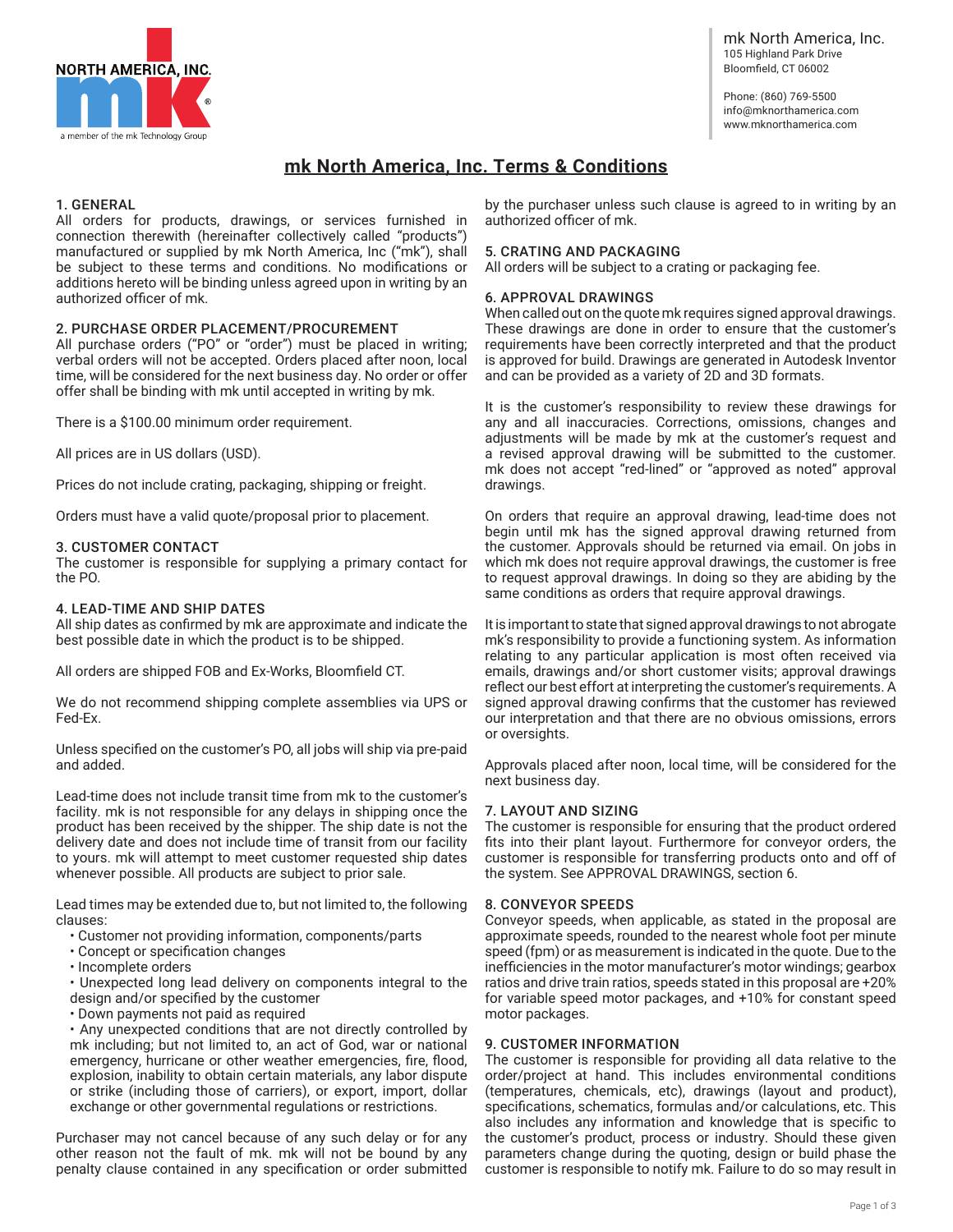

Phone: (860) 769-5500 info@mknorthamerica.com www.mknorthamerica.com

increased price and/or lead-time.

### 10. CUSTOMER SAMPLE PRODUCT

When required, the customer is to furnish, at their expense, sample products to mk for review during the design and concept phase as well as any products that may be required for a run-off at our facility prior to shipping. mk is not responsible for the behavior of products, other than those specifically quoted for this application.

Any changes in the customer's product during the quoting, design or build must be brought to mk's attention. Changes in the product may result in a re-design, additional time, additional charges or increased lead-time. All products supplied must be oil free, clean, debris free, and contain no contaminants. Samples will not be returned unless specifically requested. If returned samples do not ship with your order from mk, the initial shipper is responsible for all freight.

## 11. CUSTOMER SUPPLIED COMPONENTS/EQUIPMENT

When the customer is to provide mk with various items that are to be integrated into the build of specific equipment that is integrated into the mk supplied equipment the customer is responsible for supplying mk with 3D models of that equipment during the proposal stage and prior to the generation of any approval drawings. All items must be received at mk a minimum of five (5) business days before the scheduled ship date. mk is not responsible for items that are received late and cannot be held accountable for ship dates missed as a result. mk is not responsible for shipping costs or any shipping damages done to these items. If the item received does not match the model supplied initially additional reworks may need to be, and additional charges and lead-time may incur.

# 12. SYSTEM ACCEPTANCE TEST

The customer can request a systems acceptance test, on mk's floor, for any job prior to shipping. The customer is responsible for attending the acceptance test at no charge to mk, and at a mutually agreed upon time. The customer must also supply all personnel required for the test and products to be tested. When customer personnel is not available for a run-off and the customer would like one, video is available at the customer's request.

# 13. INSTALLATION

Unless specifically stated otherwise, the customer is responsible for all aspects of installation. This includes, but is not limited to unpacking of material, setting up the installation site, providing applicable power supplies, lagging units to the floor (as required), providing wiring and controls (as required).

The customer is also responsible for ensuring that the installation meets all local, state and federal safety regulations. All work must be provided by authorized and/or licensed personnel.

#### 14. DOCUMENTATION PROVIDED

mk will supply to the customer any and all paperwork supplied to us by third-party vendors. This may or may not include, belt information, motor wiring diagrams, etc. General specification manuals will be provided at no additional cost for all standard conveyors. This document includes information on belt tracking, tensioning and preventive maintenance.

# 15. SAFETY ISSUE

All conveyors that include indirect mounted motors also include safety covers over the drive train. This is a formed metal cover. The

system should not be operated without this cover in place. Some systems, such as roller chain conveyors, have multiple exposed pinch points and should only be operated in a (customer-provided) guarded environment. The customer should review all approval drawings for various pinch points. mk can and will work with the customer to guard pinch points, should the customer request it.

The customer is responsible for ensuring that all mk products used are within the legal limits and safety standards for their facility.

# 16. PHOTOGRAPHY AND VIDEO

The customer hereby assigns mk the irrevocable and unrestricted right to use and publish any photographs and/or videos taken of their order. mk is the sole owner of this media and will use in any manner deemed necessary by mk, it's owners and partners.

Projects with a non-disclosure agreement on file will not have any media published.

## 17. PATENTS

mk shall indemnify and hold harmless the purchaser against all claim or actions that are instituted against the purchaser on the grounds that the purchaser has infringed the patent rights of others by using, reselling, or promoting the sale or resale of mk's products, provided that mk shall not be obligated hereunder if:

a) the purchaser fails to give mk prompt notice of such claim or actions, or

b) Such claims or actions against the purchaser are based wholly or in part on the existence or operation of any complete installation or apparatus incorporating mk's products as components and which is designed or manufactured by the purchaser of its customers.

# 18. ASSIGNMENT

No contract to purchase goods from mk may be assigned by the purchaser without prior agreement in writing by an authorized officer of mk.

#### 19. REGULATORY LAWS OR STANDARDS

mk makes no representation that its products conform to any state or local ordinances, regulations, codes, or standards, expect as may be otherwise agreed to in writing by an authorized officer of mk.

ALL PURCHASERS AND USERS SHOULD CONSULT THEIR APPROPRIATE LOCAL, STATE AND FEDERAL SAFETY REGULATIONS AND STANDARDS.

#### 20. NOTICE

NOTWITHSTANDING mk's Limited Warranty, mk IS SPECIFICALLY NOT RESPONSIBLE FOR PROPERTY DAMAGE AND OR PERSONAL INJURY, DIRECT OR INDIRECT OR FOR DAMAGES AND/OR FAILURES CAUSED BY THE IMPROPER MACHINE DESIGN, APPLICATION, INSTALLATION, OPERATION, ABUSE AND/OR MISUSE OF ITS PRODUCTS.

#### 21. PAYMENTS AND INTEREST

mk accepts checks, wire transfers, ACH and credit card payments. Credit cards accepted are VISA, MasterCard, American Express and Discover. Credit card payments are only allowed for invoices of less than \$5,000.00 and must be made using our online portal. mk reserves the right to charge interest on any balance outstanding at 1.5% per month until payment is made in full.